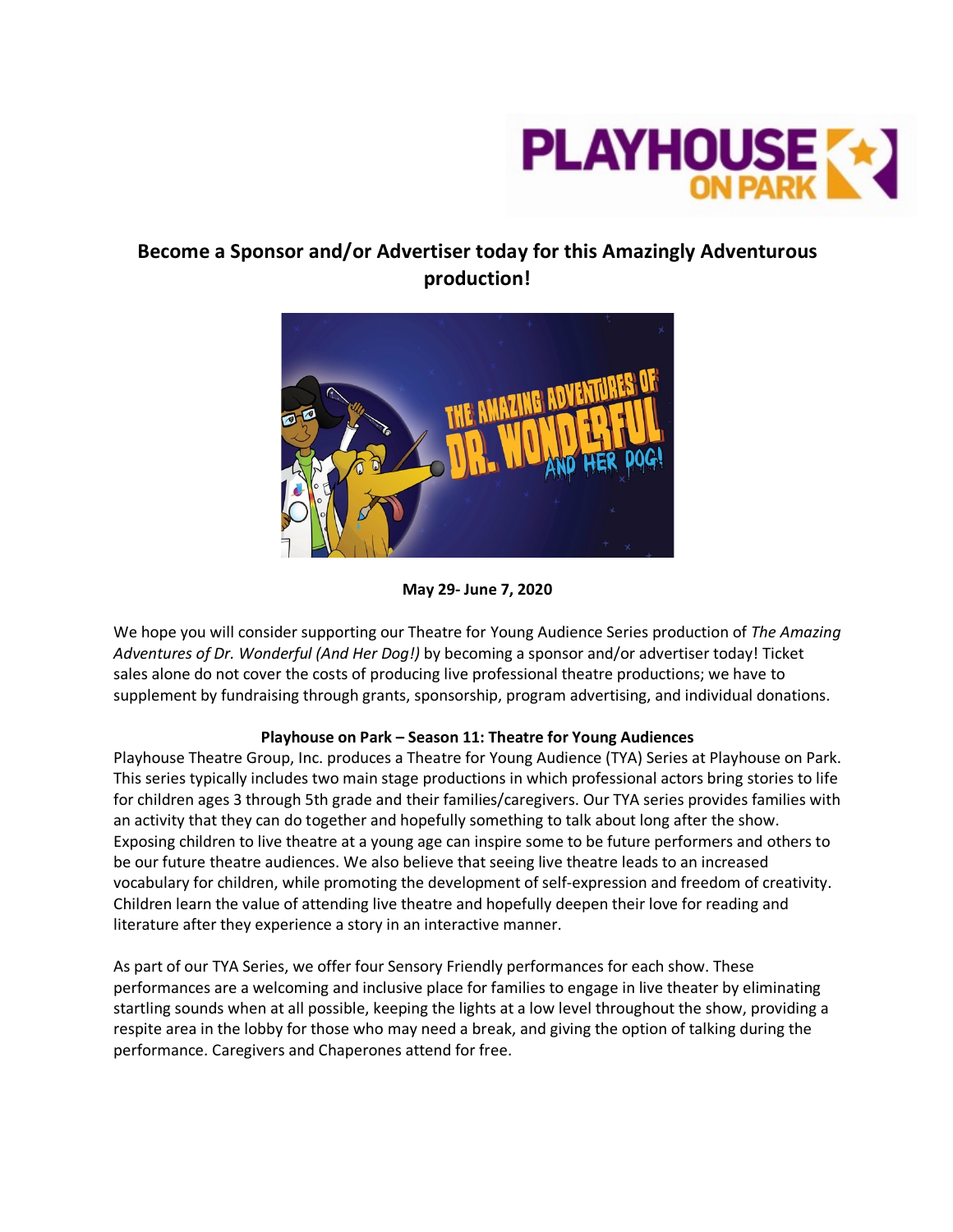We also offer our Literature Alive Field Trip Program as part of our TYA Series. This program allows students to experience live theatre in a comfortable, inclusive, and professional setting, often for the first time. This program excites students about literature by connecting literature to the arts.

**The Amazing Adventures of Dr. Wonderful (And Her Dog!)**

**May 29 - June 7, 2020** Music by Brian Lowdermilk Book and Lyrics by Lauren Gunderson Directed & Choreographed by Darlene Zoller

A Mystery Science Musical For Young Audiences! Fly through the solar system with Dr. Wonderful and her amazing adventure team of Newton (the dog), Ben (the human), and Mom (the Mom)! Girldetective-noir meets science-geek-chic in this super cool astronomical musical theater event that will take you across the universe with fun, flair, and science. Written by Lauren Gunderson (Playhouse's critically acclaimed Season 10 play THE REVOLUTIONISTS).

*"The clever and adventurous Dr. Wonderful and her sidekick, Newton the dog, are a pair I'd follow anywhere! Dr. Wonderful demonstrates the power of curiosity-driven learning and deductive reasoning in this exceptional book investigating the phases of the moon."* -- **Christina Wallace, co-host, The Limit Does Not Exist and founding director, BridgeUp: STEM at the American Museum of Natural History**

"An absolute home run for fun. What could be better than a singing girl scientist on a mission through the cosmos! If you are looking for a smart, funny, fabulous show for families with an emphasis on STEM *and an empowered female character look no further."* **--Nan Barnett, Executive Director of National New Play Network**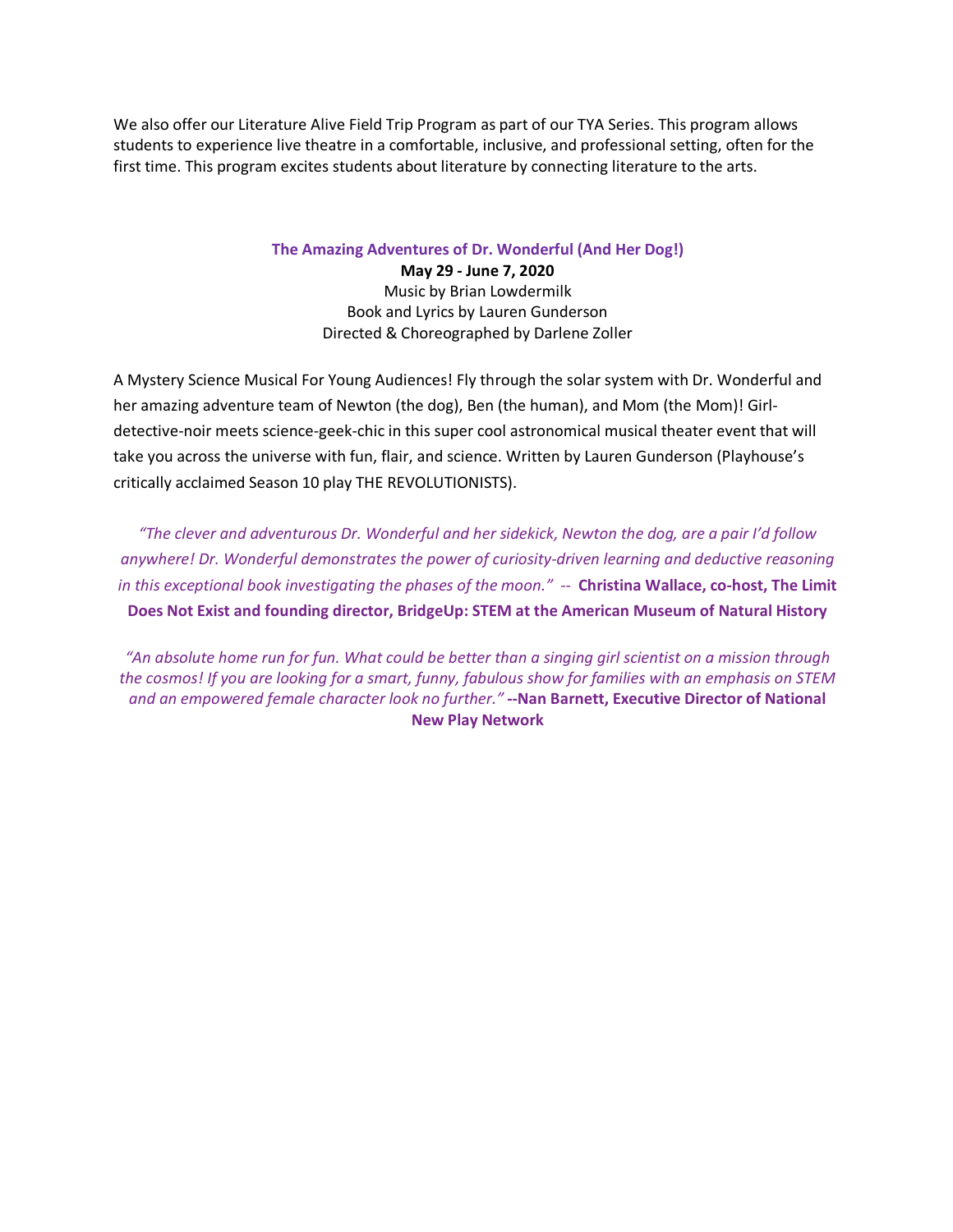### **TYA Productions Facts and Figures:**

Total Production Expenses: \$38,380



## Amount to be raised by ticket sales: \$25,600 Amount from Literature Alive Revenue: \$8,500 **Amount needed through donations, grants, sponsorships, corporate funding: \$4,280** Anticipated Number of Audience Members: 2,560

### **Playhouse Theatre Group (Playhouse on Park) General Information**

Playhouse on Park is entering its eleventh anniversary season with a goal of offering high quality theatre at affordable prices. We want to make West Hartford known as a destination for the arts, while simultaneously benefitting the residents of the Greater Hartford community regardless of income level. In fact, a recent survey told us that 23% of our audience members come from a household with an annual income of less than \$60,000. Keeping ticket prices low is crucial to maintaining our comfortable, welcoming atmosphere.

Last season, Playhouse on Park had approximately 21,000 people come through its doors for performances and events. This season, we will be offering our seven-production Main Stage Season, sixshow Comedy Night series, two productions for Young Audiences, School Day shows through our Literature Alive field trip program, and numerous other dance, music, and theatre events. Playhouse on Park has an operating budget of approximately \$1,300,000. We plan to raise about \$800,000 of that through ticket sales, class tuition, and various forms of earned revenue. We rely on donations, sponsorships, grants, and corporate contributions to assist with the remaining \$500,000 needed to maintain our programming without greatly raising ticket prices.

#### **Mission Statement**

Playhouse Theatre Group, Inc. at Playhouse on Park is dedicated to providing quality entertainment at affordable costs to as broad an audience as possible; embracing and providing opportunity for professional, emerging and community artists; offering educational and outreach opportunities through visiting and/or resident artists and educators; creating and/or exploring opportunities to collaborate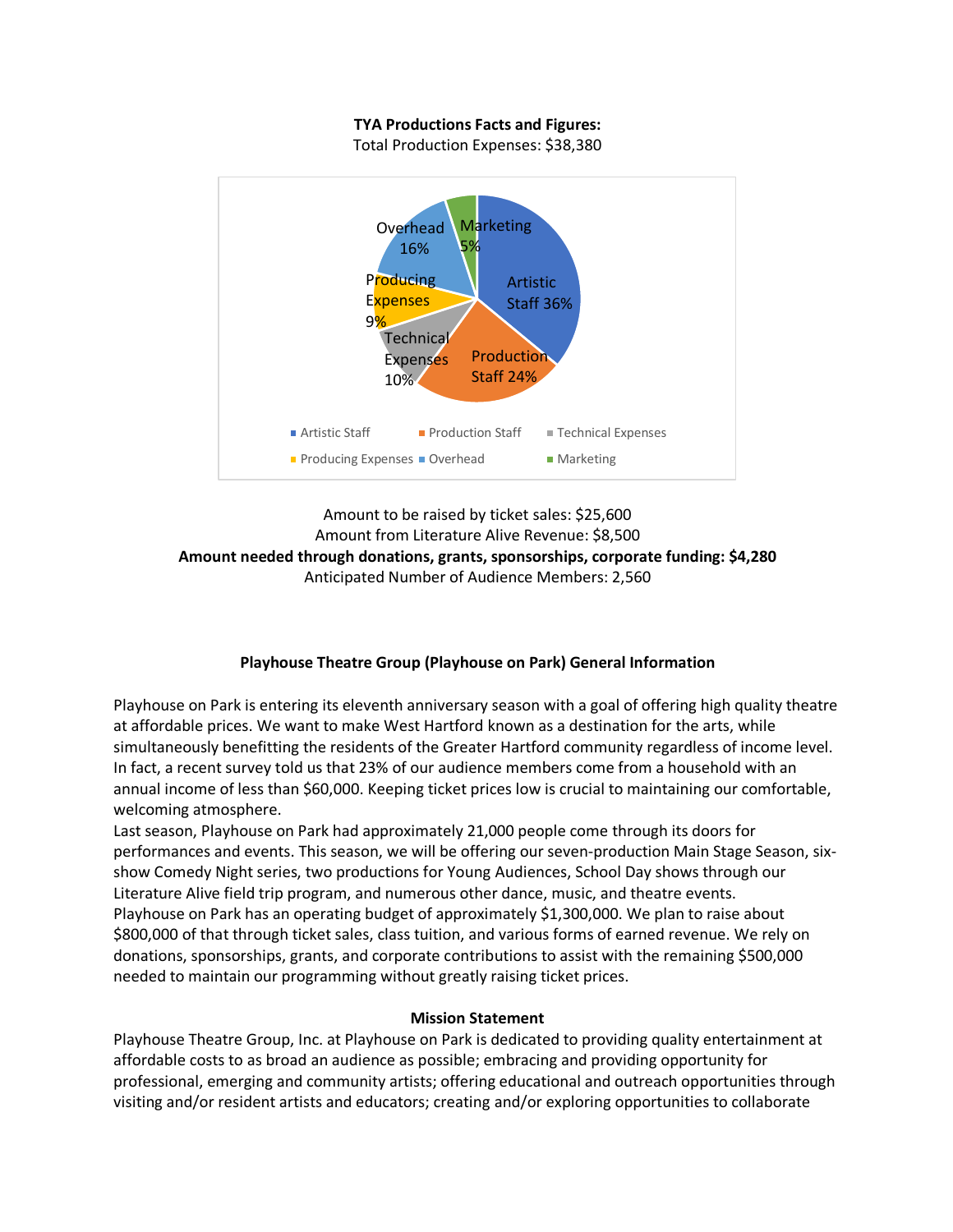with other existing arts organizations; being fiscally responsible and accountable at all times; and continuing to be an integral member of the West Hartford community.

#### **History**

Playhouse Theatre Group, Inc. was formed in 2009 by Tracy Flater, Sean Harris, and Darlene Zoller. They were planning to rent the theatre known as the Park Road Playhouse for one week, when it announced it was closing due to the severe economic climate of the time. There was great concern among the leaders of the town of West Hartford that the space would become "just another boarded up building" on Park Road. Flater, Harris, and Zoller agreed to take on the lease for one year. That lease has since become a ten-year lease, and the space was renamed Playhouse on Park. Playhouse Theatre Group, Inc. became a 501(c)(3) organization in September of 2010. Under their leadership, Playhouse on Park has become a professional theatre that attracts award-winning directors, professional actors, playwrights, and designers.

Playhouse on Park has experienced incredible growth recently, with a particularly successful 2017-2018 season. We had our highest ever number of ticket buyers and our subscribers continue to grow! In 2015, Playhouse on Park was invited to be considered for the prestigious Connecticut Critics Circle. In 2018, Playhouse on Park was nominated for six Connecticut Critics Circle awards and won three of those awards. We won the Connecticut Critics Circle award for "Best Ensemble" for last season's production of *The Revolutionists.* The Playhouse also received the "Seal of Approval" honor from the League of Professional Theatre Women for consistently hiring women behind the scenes, in creative roles, and on stage. We are only the third theatre in the state to have received this honor, along with Hartford Stage and Yale Repertory – such great company to be in! We are a past recipient of the Noah Webster Award, given for our commitment to the Town of West Hartford and its community. Playhouse on Park has also received numerous awards from BroadwayWorld.com, CT Now Best of Hartford Reader's Poll, and The Best of Hartford Magazine. Money Magazine recognized Playhouse on Park for contributing to West Hartford's ranking of #15 on the list of the nation's Best Places to Live in 2016. Last but not least, our critical acclaim and audience feedback continue to be exceedingly positive.

Thank you so much for considering support of our Young Audience Series*.* Should you have any questions regarding our request or require any additional information, please do not hesitate to contact us!

Sincerely,

Jracy & Stoter

Tracy Flater Co- Founder/Executive Director tflater@playhousetheatregroup.org 860-523-5900 x12